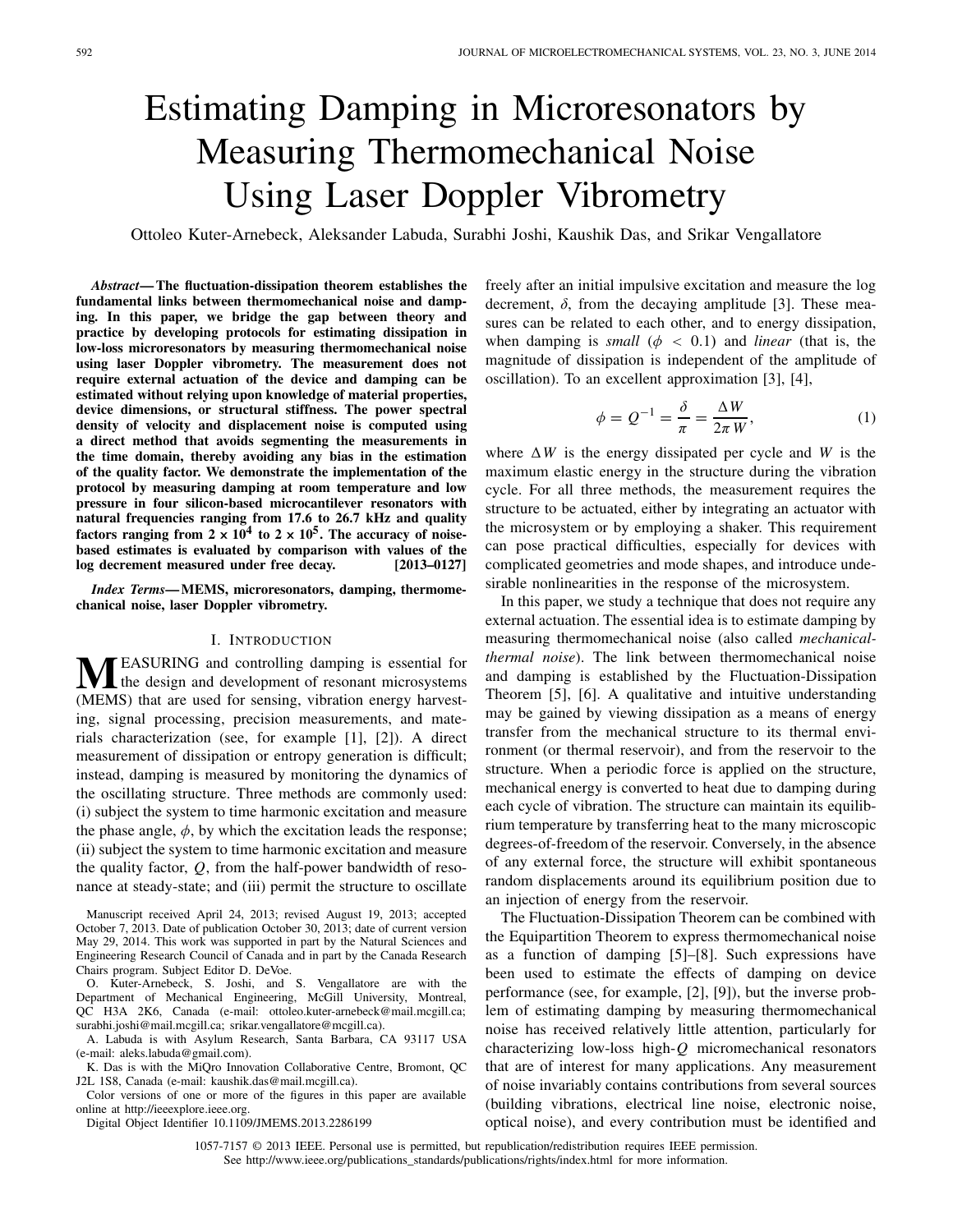taken into account in order to determine the thermomechanical noise spectrum. Some sources can be eliminated by design (for example, using air tables to isolate the specimen from building vibrations) and others (such as electronic and optical noise) can be excluded by signal processing.

Thermomechanical noise can be measured using custombuilt laser interferometers [10]–[13], position sensitive photodetectors (in the configuration commonly employed in atomic force microscopes) [14]–[19], and laser Doppler vibrometers [20]–[24]. Laser Doppler vibrometry (LDV) is a high-precision, non-contact interferometric technique and commercial vibrometers are available for characterizing the out-of-plane modes of micromechanical structures [25]. LDV is now widely used to study the dynamics of MEMS; for example, the stiffness of micromachined cantilevers used for scanning probe microscopy can be estimated by measuring thermomechanical noise using LDV [21]–[24]. It is therefore timely to extend these capabilities to noise-based estimation of damping in high-*Q* microresonators.

The remaining sections of this paper are organized as follows. Section II establishes the theoretical foundations of the technique and presents a protocol for estimating damping from thermomechanical noise. The protocol is implemented by measuring damping in a set of four silicon-based microcantilever resonators with natural frequencies ranging from 17.6 to 26.7 kHz. The accuracy of noise-based estimates is assessed by comparison with values of the log decrement obtained under free decay. Section III describes the microfabrication and characterization of the devices; Section IV explains the methods used for measurement and analysis of noise; and Section V presents the main results of our study.

#### II. THEORETICAL FOUNDATIONS

Let us consider the vibrations of a single mode of a linear microresonator. The elastic response can be modeled using a point mass *m* and a massless linear spring with stiffness *k*. The displacement of the mass at time  $t$  is designated  $x(t)$ , and we seek the value of damping at the natural frequency  $f_0 = (1/2\pi)\sqrt{k/m}$ . We assume that damping is small  $(\phi \, < 0.1)$  and linear. Dissipation can be introduced into the model by adding a viscous dashpot with a damping coefficient c that is independent of frequency so that  $Q =$  $\sqrt{mk/c}$  =  $2\pi m f_0/c$  [3]. Alternately, the dynamics of the mode can be modeled using a point mass and a complex spring with stiffness  $k^* = k[1 + i \phi(f)]$ . Two cases are of particular interest for MEMS: (i) the *Kimball–Lovell solid* [4] with  $\phi$ independent of frequency,  $f$ , which is a good approximation over many decades of frequency for internal friction due to defect-induced anelasticity [26], [27]; and (ii) the *Zener solid* (also called the *standard anelastic solid*) with a single relaxation peak of the form [3]

$$
\phi(f) = \Delta \frac{2\pi f \tau}{1 + (2\pi f \tau)^2},\tag{2}
$$

where  $\Delta$  and  $\tau$  are the characteristic relaxation strength and relaxation time, respectively. Examples of mechanisms that exhibit a single relaxation peak include thermoelastic damping in monolithic beams [28], [29], Akhiezer damping [30], and Gorsky damping [31]. The phase angle and quality factor are related to each other, and to the log decrement, by Eq. (1).

Now, let the resonator establish thermodynamic equilibrium by interacting with a heat reservoir. According to the Fluctuation-Dissipation Theorem, the presence of dissipation in the mechanical system will lead to spontaneous random fluctuations of the value of  $x(t)$  [5], [6]. The displacement noise can be conveniently analyzed in the frequency domain using the power spectrum. Denoting the Fourier transform of  $x(t)$  by  $X(f)$ , the one-sided power spectral density (PSD) is  $S_x(f) = 2|X(f)|^2$  with units of m<sup>2</sup>/Hz. Following the approach of Saulson [7] and Levin [8], the PSD of displacement noise can be expressed as

$$
S_x(f) = \frac{k_B T}{\pi^2 f^2} |\Re[Y(f)]| \,,\tag{3}
$$

where  $k_B$  is Boltzmann's constant,  $T$  is the absolute temperature,  $\Re$  denotes the real part of a complex function, and  $Y(f)$  is the mechanical admittance obtained by computing the response  $x_1(t)$  when a force  $F_1(t)$  is applied to the mass. If  $X_1(f)$  and  $F_1(f)$  denote the Fourier transforms of the displacement and force, respectively, then

$$
Y(f) = i 2\pi f \frac{X_1(f)}{F_1(f)}.
$$
 (4)

The mechanical admittance can be readily computed by applying a time-harmonic force on the mass. Accordingly, for viscous damping,

$$
S_x(f) = \frac{2k_B T}{\pi k f_0} \frac{\left(\frac{1}{Q}\right)}{\left(1 - \Omega^2\right)^2 + \left(\frac{\Omega}{Q}\right)^2};\tag{5}
$$

and for the complex spring,

$$
S_x(f) = \frac{2k_B T}{\pi k f_0} \frac{\left(\frac{\phi(f)}{\Omega}\right)}{\left(1 - \Omega^2\right)^2 + [\phi(f)]^2}.
$$
 (6)

In these expressions,  $\Omega = (f/f_0)$  is the non-dimensional frequency ratio.

Equations (5) and (6) provide a direct and explicit link between thermomechanical noise and damping. Further, in the vicinity of the natural frequency ( $\Omega \simeq 1$ ), both expressions reduce to a simple Lorentzian function given by

$$
S_x(f) \simeq \frac{k_B T}{\pi k} \frac{\left(\frac{f_0}{2Q}\right)}{(f - f_0)^2 + \left(\frac{f_0}{2Q}\right)^2} \simeq \frac{k_B T}{\pi k} \frac{\left(\frac{f_0 \phi}{2}\right)}{(f - f_0)^2 + \left(\frac{f_0 \phi}{2}\right)^2} \tag{7}
$$

Expressions for the PSD of velocity noise can be obtained from  $(5)$ – $(7)$  by noting that

$$
S_{\rm v}(f) = 4\pi^2 f^2 S_x(f) \tag{8}
$$

As an illustrative example, consider the effects of damping on thermomechanical noise for a microresonator with a stiffness of 10 N/m and natural frequency of 20 kHz (Figure 1). The PSD was computed by setting  $Q = \phi^{-1} = 3 \times 10^4$  in Equations (5) and (6) for viscous damping and the Kimball– Lovell solid, respectively. For the standard anelastic solid,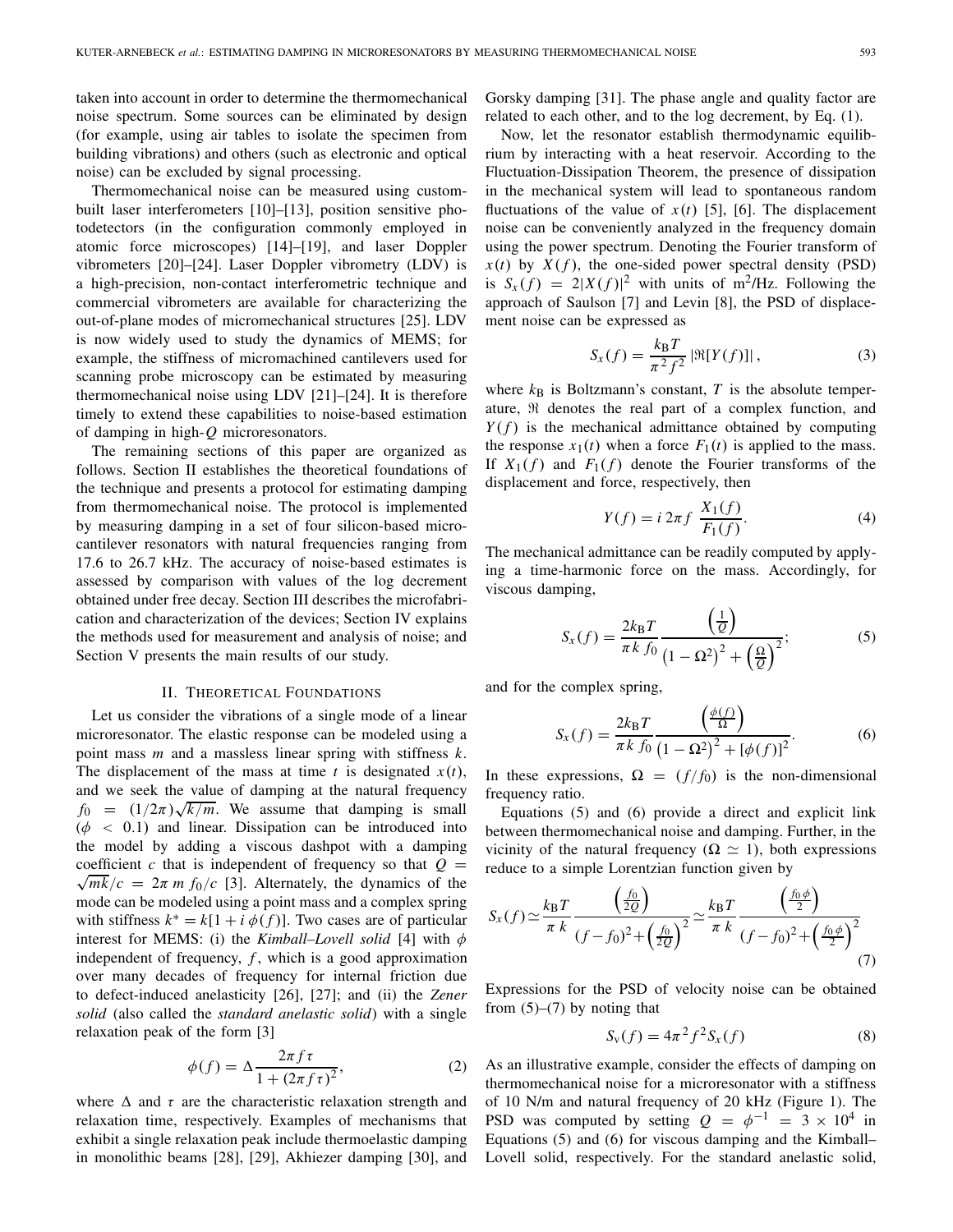

Fig. 1. Power spectral density of displacement (in units of  $m^2/Hz$ ) and velocity (in units of  $(m/s)^2/Hz$ ) for a representative microresonator with stiffness of 10 N/m, natural frequency of 20 kHz, and quality factor of  $3 \times 10^4$ . Three different models for damping are shown: viscous damping is denoted by the black curves; Kimball–Lovell solid (complex spring with  $\phi$  independent of frequency) by the blue curves; and the standard anelastic solid by the red curves.

the values of  $\Delta$  and  $\tau$  were chosen to obtain  $\phi^{-1} = 3 \times 10^4$ at 20 kHz. As expected, the curves collapse to a single peak at resonance  $(\Omega = 1)$ .

Equations (7) and (8) suggest a simple protocol for estimating damping at the natural frequency: (i) measure the time series of noise associated with displacement or velocity; (ii) compute the power spectral density; and (iii) fit the resonance peak to obtain  $Q = \phi^{-1}$ . Values of beam geometry, material property or structural stiffness are not required for measurement or analysis, and damping can be estimated without detailed knowledge of the underlying mechanisms of dissipation.

#### III. MATERIALS AND STRUCTURES

Four high-*Q* microcantilever devices with fundamental natural frequencies ranging from 17.6 to 26.7 kHz were selected for measurement and analysis. The cantilevers are attached monolithically to a large supporting frame. Specimen 1 is a bare silicon microcantilever. Specimens 2 to 4 are composite structures consisting of an array of aluminum nanowires patterned on one surface of silicon microcantilevers. The array is patterned at the root of the microcantilever with the nanowires oriented along the axis of the silicon beam. The length of each nanowire is 20% that of the silicon beam. The thickness of the nanowires ranges from 50 to 100 nm, the width from 100 to 400 nm, and the center-to-center spacing between adjacent nanowires is 1  $\mu$ m. The microfabrication and characterization of the microresonators have been described in detail previously [27], [32]–[36], and the salient points are summarized below.

# *A. Microfabrication and Nanopatterning*

The microcantilevers were micromachined using deep reactive-ion etching (DRIE) of double-side polished, (100)-oriented commercial grade silicon-on-insulator (SOI)

wafers. The device layer defined the thickness of the microcantilevers, the buried-oxide layer served as an etch stop, and the handle layer formed the supporting frame. The first step was to grow 500 nm thick layers of silicon dioxide on both surfaces of the SOI wafers using wet oxidation at 1100 $\degree$ C. A standard photolithography and etching process was implemented to pattern the oxide film on top of the device layer. A 10  $\mu$ m thick layer of a positive photoresist (AZ9245, AZ Electronic Materials) was spin-coated on this surface and patterned. Using the silicon dioxide and photoresist bilayer as a hard mask, the device layer was etched by DRIE and then cleaned using oxygen plasma. Subsequently, 100 nm thick silicon oxide layers were grown on all exposed silicon surfaces by placing the wafer in a furnace. The handle layer was then patterned and etched using a combination of dry etching with DRIE and wet etching using tetramethyl ammonium hydroxide (TMAH) to release the microcantilevers. Finally, the structures were dipped in HF to remove the silicon oxide from all surfaces of the silicon microcantilevers.

Specimen 1 did not require any further processing. Specimens 2 to 4 were metalized by patterning an array of aluminum nanowires using a lift-off process implemented using electronbeam lithography. The microcantilevers were spray-coated with a 390 nm thick layer of a copolymer (MMA-MAA EL11 (Microchem, Inc.) that was diluted with methyl isobutyl ketone, and then baked at 150 °C for 90 seconds. Subsequently, the structures were spray coated with 200 nm of electron beam resist (PMMA A2, Microchem, Inc.) and baked at 180 °C for 90 seconds. The bilayer-resist-coated microcantilevers were patterned using electron beam lithography (Hitachi FEGSEM SU-70) operating at 30 kV with beam current of 357 pA and electron doses in the range of 6–8 nC/cm. After development, the lift-off process was implemented by depositing thin films of aluminum using electron-beam evaporation at a rate of 0.2 nm/s. The nanowires exhibit a columnar grain structure; the in-plane grain diameter is lognormally distributed with a median value that is approximately equal to the thickness of the nanowire [33].

### *B. Measurement of Log Decrement*

The log decrement was measured at room temperature (23 °C) and low pressure  $(4 \times 10^{-3}$  Pa) using laser Doppler vibrometry. The supporting frame was mounted on a precision-machined stainless steel clamp, attached to a shaker (NanoOP65, Mad City Labs Inc, WI, USA), and placed inside a vacuum chamber. The sensor unit consists of a laser head equipped with a 633 nm helium-neon laser and a builtin camera (OFV534 fiber coupled vibrometer sensor head, Polytec, Germany), and a digital velocity decoder (OFV5000 VD09 decoder) to process the voltage output from the sensor. The output of the LDV was captured using a data acquisition card (NI USB-6211, National Instruments Corp., USA) and recorded in LabVIEW (National Instruments Corp., USA). The laser beam has a diameter of 40  $\mu$ m at a standoff distance of 30 cm, allowing the LDV to be positioned outside the vacuum chamber. A pneumatic vibration isolation table (RP Reliance,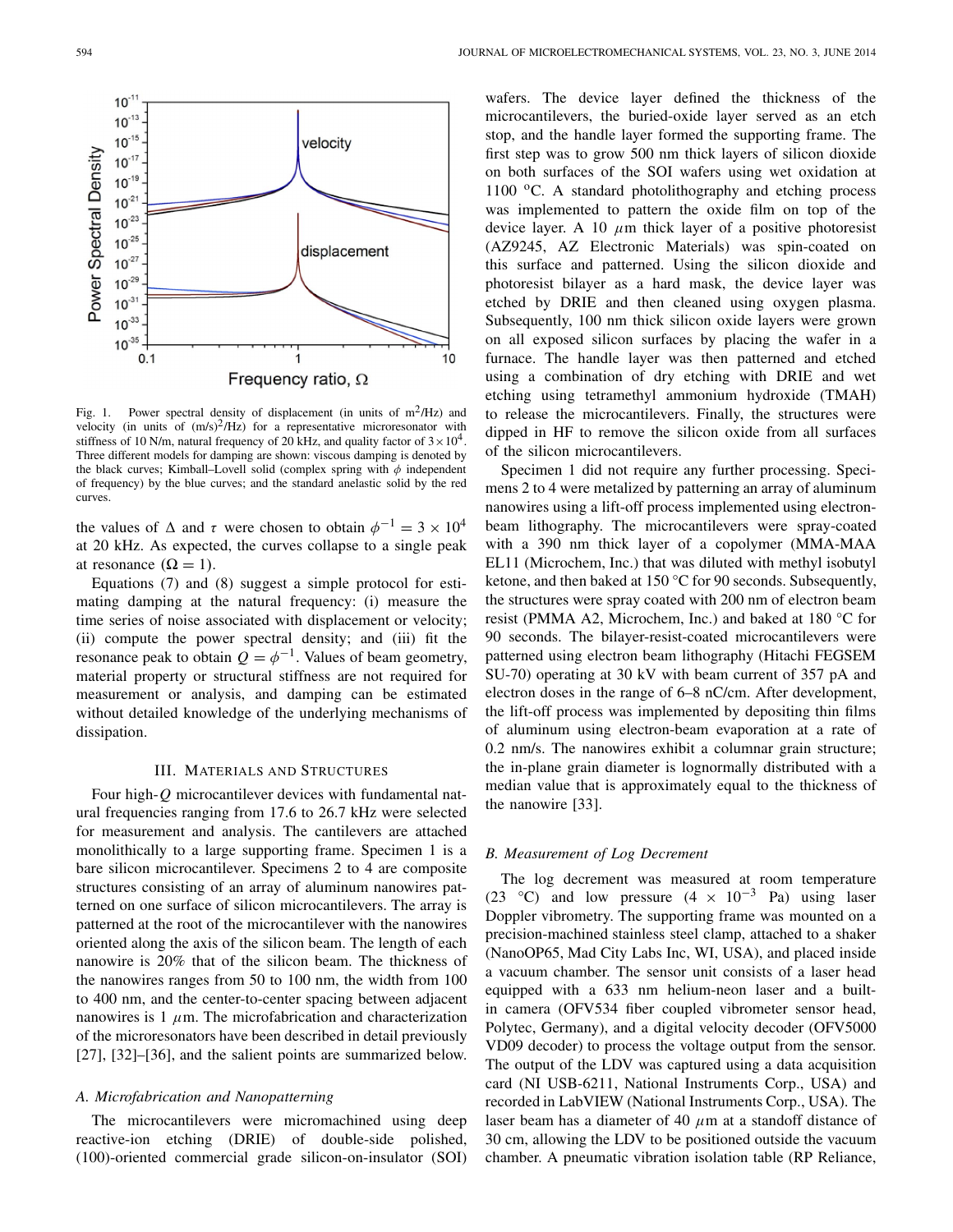# GEOMETRY, NATURAL FREQUENCY, AND DAMPING OF THE MICROCANTILEVER DEVICES. SPECIMEN 1 IS A BARE SILICON MICROCANTILEVER. SPECIMENS 2 TO 4 ARE COMPOSITE STRUCTURES CONSISTING OF AN ARRAY OF ALUMINUM NANOWIRES PATTERNED AT THE ROOT OF SILICON MICROCANTILEVERS. THE DIMENSIONS OF THE NANOWIRES ARE NOT SHOWN IN THE TABLE

TABLE I

|            | Dimensions of silicon<br>microcantilevers |             |             | Natural   | Log<br>decrement,      | $Q = \pi \delta^{-1}$ |
|------------|-------------------------------------------|-------------|-------------|-----------|------------------------|-----------------------|
|            | Length                                    | Width       | Thickness   | frequency | $\delta$ ( $\pm 7\%$ ) | $(\pm 7\%)$           |
| Specimen 1 | $630 \mu m$                               | $300 \mu m$ | $8.0 \mu m$ | 26,749 Hz | $1.63\times10^{-5}$    | $19.3 \times 10^{4}$  |
| Specimen 2 | $750 \mu m$                               | $300 \mu m$ | $8.5 \mu m$ | 21,046 Hz | $5.8 \times 10^{-5}$   | $5.40\times10^{4}$    |
| Specimen 3 | $765 \mu m$                               | $300 \mu m$ | $8.0 \mu m$ | 19,160 Hz | $2.7 \times 10^{-5}$   | $11.6 \times 10^4$    |
| Specimen 4 | $750 \mu m$                               | $300 \mu m$ | $7.5 \mu m$ | 17,664 Hz | $1.3 \times 10^{-4}$   | $2.40\times10^{4}$    |

Newport Corp, USA) was used to isolate the chamber and measurement apparatus from ambient ground vibrations and pumping systems.

The microcantilever was excited at a frequency close to, but less than, the fundamental natural frequency using the shaker. The amplitude of vibration was controlled to ensure that the strain in the structure was less than  $10^{-5}$ . The excitation was terminated and the free decay of the beam was recorded and analyzed to obtain the log decrement. The results of the measurements are presented in Table I. The last column shows the effective quality factor calculated using Eq.(1). Multiple studies of the precision of our apparatus (∼100 measurements, each consisting of a complete remount and pump down) indicate that the maximum fractional uncertainty in damping is 7% [27], [32]–[36]. Damping in the bare silicon microcantilever (Specimen 1) is due to thermoelastic damping and clamping losses [32], [35]. For Specimens 2, 3 and 4, metallization due to aluminum leads to much higher dissipation due to grain-boundary sliding; hence, damping is a function of the thickness, width, and grain size distribution of the aluminum nanowires [27].

# IV. MEASUREMENT AND ANALYSIS OF NOISE

# *A. Measurement of Velocity Time Series*

Thermomechanical noise was measured at room temperature (23 °C) and low pressure  $(4 \times 10^{-3}$  Pa) using the apparatus and instruments described in the previous section, but without employing the shaker. Instead, the device was mounted on the precision-machined clamps and installed inside the vacuum chamber. The velocity of the tip of the microcantilever was monitored using the LDV without applying any external actuation. Each measurement consisted of recording the velocity time series for 90 seconds at a sampling frequency,  $f_s$ , of 100 kHz. These values were chosen to ensure that: (i) the Nyquist frequency  $(0.5 f_s)$  is much higher than the fundamental natural frequencies of the devices [37]; and (ii) a sufficient number (100–200) of points are collected for fitting the resonance peak. The latter can be increased by extending the recording time, but the measurement becomes more susceptible to sporadic extrinsic noise and temperature fluctuations. Hence, several full cycles of measurement and analysis were conducted to

determine the appropriate recording time for our devices. Five samples of noise were recorded for each specimen. In addition, for one device (Specimen 3), noise was acquired for various durations from 90 to 130 seconds to quantify the effects of recording time on the estimate for damping. After recording, the voltage time series was imported into MATLAB, filtered to remove any offset and linear drift, rescaled to velocity using a conversion factor of 5 mm/s/V, and numerically integrated to obtain the displacement.

# *B. Power Spectral Density (PSD) of Displacement and Velocity*

The next step is to obtain the power spectral density of the displacement and velocity time series. The PSD of finite time signals can be estimated by segmenting the time series using an appropriate window function, computing the Fourier transform of each segment, and then reassembling the transforms. Such approaches (which include the widely used Welch periodogram technique [37]) are computationally efficient but suffer from spectral leakage and a bias in the estimation of the quality factor [38], [39]. Therefore, we employed a direct method (also called the Daniell method) that eliminates spectral leakage by avoiding segmenting. The underlying statistical concepts and numerical implementation of the Daniell method are discussed in detail in Ref. [38]. Briefly, a single Fourier transform of the entire time series is performed; then, the squared magnitude of the transform is averaged in the frequency domain by grouping adjacent frequency bins until the desired signal-to-noise ratio is reached and/or spectral leakage is eliminated. The number of adjacent frequency bins that are averaged together is called the *averaging factor* (α).

# *C. Analysis of Noise Spectra*

Figure 2 shows a representative example of the PSD of displacement and velocity noise. The response contains a prominent peak at the fundamental natural frequency of the microcantilever. Following the discussion in Section II, this is identified as the resonance peak due to thermomechanical noise. A rough initial estimate of the natural frequency is usually sufficient to locate the resonance peak. If further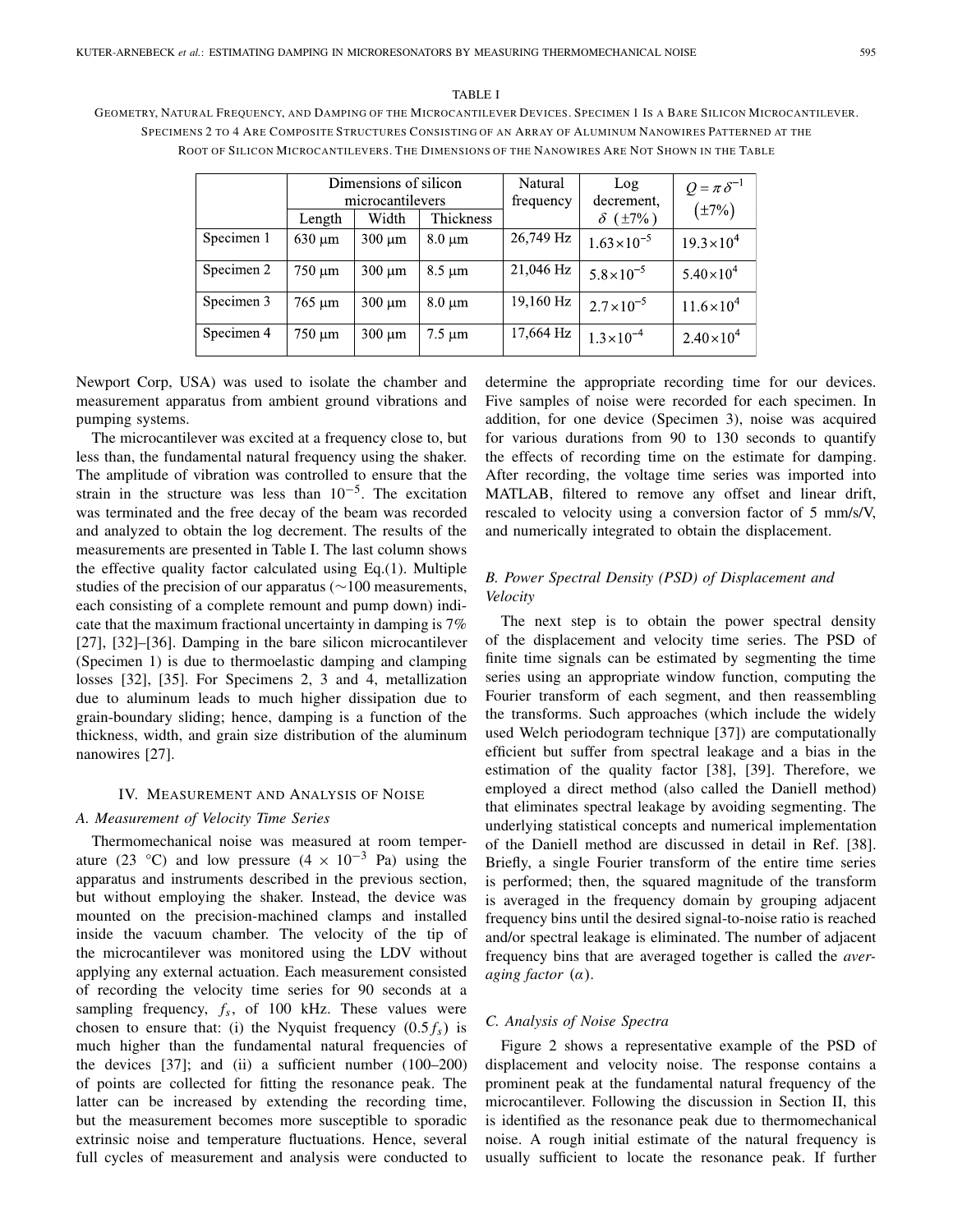

Fig. 2. Power spectral density of velocity noise (in units of  $(m/s)^2/Hz$ ) and displacement noise (in units of  $m^2/Hz$ ) for a measurement performed on Specimen 1. The arrows point to the fundamental resonance peaks.

verification is required, the measurement can be repeated at atmospheric pressure to check whether the peak broadens due to increased dissipation caused by air damping.

In addition, the noise spectra contain other peaks due to building vibrations, instrumental noise, and aliased higher modes of vibrations. Measurements of the dynamics of the pneumatic air table using a triaxial accelerometer show that the peaks at low frequencies  $(<100$  Hz) are due to building vibrations [36]. To identify the other peaks, we compared the velocity PSD of the four specimens in vacuum (Figure  $3(a)$ ) and at atmospheric pressure (Figure 3(b)). As expected, the fundamental resonance peak undergoes a characteristic broadening at atmospheric pressure. The same behavior is exhibited by the aliased higher modes. Thus, a close examination of the noise spectra shows aliased peaks at the following frequencies: 12.8 kHz and 19.8 kHz for Specimen 1; 3.7 kHz and 30.9 kHz for Specimen 2; 25.9 kHz and 41.6 kHz for Specimen 3; 9.9 kHz and 11.5 kHz for Specimen 4. By a process of elimination, we associate all remaining peaks with instrumental noise.

Deconvolution by signal processing is necessary if the thermomechanical resonance overlaps with other noise peaks. This problem was not encountered for any of the four specimens. The resonance peaks are narrow (full width at half maximum  $\sim$ 3 Hz in vacuum) and separated by over 750 Hz from any other peak.

### *D. Fitting the Resonance Peak*

To fit the resonance peak, the PSD of displacement and velocity were expressed as

$$
S_x(f) = A_1 + A_2 \frac{\left(\frac{f_0}{Q}\right)}{\left(f_0^2 - f^2\right)^2 + \left(\frac{f^2 f_0^2}{Q^2}\right)};
$$
  

$$
S_y(f) = B_1 + B_2 \frac{\left(\frac{f_0}{Q}\right) f^2}{\left(f_0^2 - f^2\right)^2 + \left(\frac{f^2 f_0^2}{Q^2}\right)} \tag{9}
$$



Fig. 3. Velocity power spectral density in (a) vacuum and (b) atmospheric pressure for Specimen 1 (black), Specimen 2 (red), Specimen 3 (blue) and Specimen 4 (brown). The curves are offset for clarity and the arrows point to the fundamental resonance peaks.

The white-noise baseline  $(A_1, B_1)$ , amplitude  $(A_2, B_2)$ , fundamental natural frequency  $(f_0)$ , and quality factor were obtained by implementing a weighted least-squares method using the Levenberg–Marquardt algorithm [37]. The data, fitting curve, and residual errors were plotted to check that the fit captured the baseline, peak shape, and peak height, and that the residuals were uncorrelated [40]–[42]. Figure 4 shows the resonance peak and fitting curves for one representative measurement performed on Specimen 4.

## V. RESULTS AND DISCUSSION

Table II presents the main results of our study. The natural frequency and quality factor are the averages of five independent measurements, each of 90 seconds in duration. The standard deviation of the natural frequency is less than 1 Hz (that is, one part in  $10<sup>5</sup>$ ). The entries for *Q* are shown using the following format: *mean value* (±*relative uncertainty*), where the relative uncertainty is the standard deviation reported as a percentage of the mean.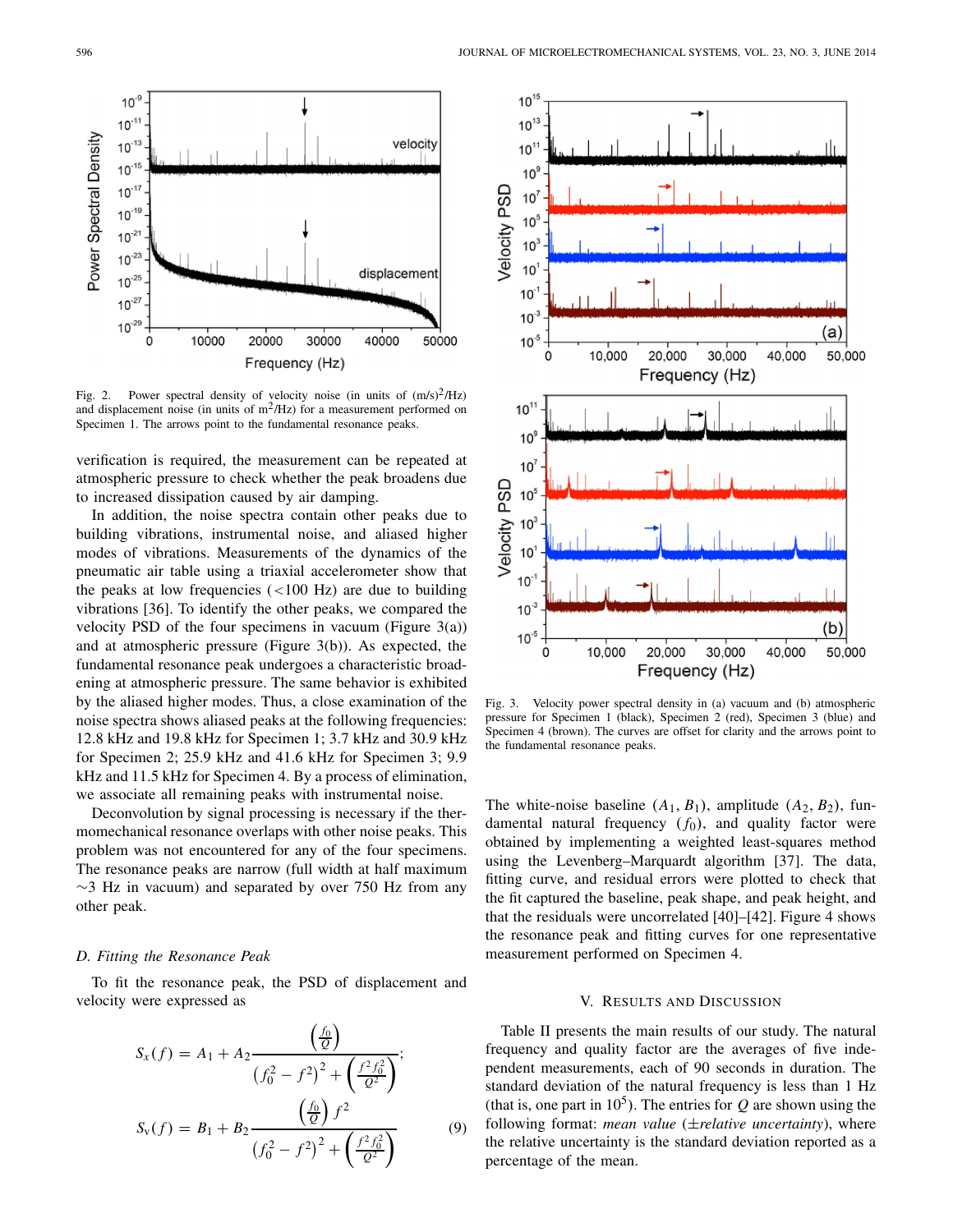

Fig. 4. Resonance peaks in the velocity PSD (in units of  $(\mu m/s)^2/Hz$ ) and displacement PSD (in units of  $nm<sup>2</sup>/Hz$ ) for a measurement performed in vacuum on Specimen 4. The black lines were obtained by fitting Eq.(9) to the resonance peaks.

TABLE II ESTIMATES FOR NATURAL FREQUENCY ( *f*0) AND QUALITY FACTOR (*Q*) OBTAINED BY ANALYZING THE VELOCITY PSD,  $S_V(f)$ , AND DISPLACEMENT PSD,  $S_x(f)$ 

|            |            | <b>Velocity PSD</b>       | Displacement PSD |                           |  |
|------------|------------|---------------------------|------------------|---------------------------|--|
|            | $f_0$ (Hz) |                           | $f_0$ (Hz)       |                           |  |
| Specimen 1 | 26,743     | $20.3 \times 10^4$ (±6%)  | 26,743           | $24.5 \times 10^4$ (±18%) |  |
| Specimen 2 | 21,045     | $6.0\times10^{4}$ (±18%)  | 21,045           | $5.8\times10^{4}$ (±19%)  |  |
| Specimen 3 | 19,150     | $10.9\times10^{4}$ (±26%) | 19,150           | $9.5 \times 10^4$ (±15%)  |  |
| Specimen 4 | 17,660     | $1.8\times10^4$ (±6%)     | 17,660           | $1.8\times10^{4}$ (±8%)   |  |

The precision of our measurements is influenced by: (i) intrinsic errors associated with estimating the PSD using finite time-series of stochastic fluctuations and (ii) uncertainties associated with fit parameters obtained using least-squares analysis [37]–[40]. Sader *et al.* [40] recommended statistical analysis of multiple independent measurements because the goodness-of-fit of a single measurement may not provide an estimate of uncertainty even when the analysis results in an apparently excellent fit to measurements. Accordingly, we use the relative uncertainty, which ranges from 6% to 26%, as the measure of precision.

As noted earlier, the precision is not affected by uncertainties in beam geometry, material properties, and structural stiffness, or by the details of the mechanisms responsible for dissipation. Instead, we must consider three factors that are integral to the measurement and analysis of thermomechanical resonance peaks. The first is the time for which noise is recorded. We acquired data for 90 s, and this duration was determined based on a trade-off between collecting a sufficiently large number of measurements in the vicinity of the resonance peak while avoiding errors due to sporadic extrinsic

TABLE III EFFECTS OF THE AVERAGING FACTOR ON FITTING AND ESTIMATION

| $\alpha$ | $#$ of fit | Frequency  | $f_0$     | Q                    |
|----------|------------|------------|-----------|----------------------|
|          | points     | resolution |           |                      |
| 9        | 234        | $0.10$ Hz  | 19,150 Hz | $9.50 \times 10^{4}$ |
| 11       | 191        | $0.12$ Hz  | 19,150 Hz | $8.87 \times 10^{4}$ |
| 13       | 163        | $0.14$ Hz  | 19,150 Hz | $9.43 \times 10^{4}$ |
| 15       | 141        | $0.17$ Hz  | 19,150 Hz | $8.95 \times 10^{4}$ |
| 17       | 124        | $0.19$ Hz  | 19,150 Hz | $9.07 \times 10^{4}$ |

noise and drift. As a check, we performed additional measurements in which noise was acquired for various intervals between 90 s and 130 s for one device (Specimen 3). Over this range of recording times, the mean value of *Q* varied by 8% (10.4  $\times$  10<sup>4</sup> − 11.3  $\times$  10<sup>4</sup>) and the standard deviation was typically 20% of the mean.

The second is the averaging factor  $(\alpha)$  used for computing the PSD using the Daniell method. The variance can be reduced by increasing  $\alpha$ , but this is achieved at the expense of degrading the frequency resolution and reducing the number of points available for fitting the resonance peak. Table III quantifies these effects for one representative analysis of the displacement PSD obtained from a measurement performed on Specimen 3. For  $\alpha$  < 9, the peak was not sufficiently smooth and it was not possible to fit Eq.(9) using the weighted leastsquares method. As  $\alpha$  increased from 9 to 17, the number of fit points reduced, the frequency resolution was degraded, and *Q* varied by ∼7%. Notably, there was no systematic bias in the estimate for *Q* over this range, which is the primary motivation for using the Daniell method.

The third factor is the fitting of a sharp resonance peak which makes the estimate sensitively dependent on a small fraction of data points for low-loss devices with  $Q > 10^5$ . Typically, the PSD contains over  $10^6$  points but only  $\sim$ 100 are used for fitting the resonance peak. Further, the value of *Q* is influenced most by ∼10 points that lie between the halfpower points and the peak. The higher the *Q*, the sharper the resonance peak, and the smaller the number of points that control the fit parameters. One approach for quantifying these effects is to compare results obtained by fitting the displacement PSD and the velocity PSD. For Specimens 2, 3 and 4, the two estimates are in good agreement which suggests that it is sufficient to fit either the velocity PSD or the displacement PSD for devices with  $Q < 10<sup>5</sup>$ . For Specimen 1, however, it was necessary to use higher averaging factors to fit the velocity PSD compared to the displacement PSD, which lead to differences in frequency resolution and fit parameters. Hence, the displacement PSD was used to estimate *Q* for this specimen.

Approaches for quantifying the absolute accuracy of damping in high-*Q* microresonators are not yet available. To our knowledge, no study has yet presented a detailed comparison of damping in well-characterized specimens using two different techniques. As a first step towards filling this gap, we assess the relative accuracy of noise-based estimates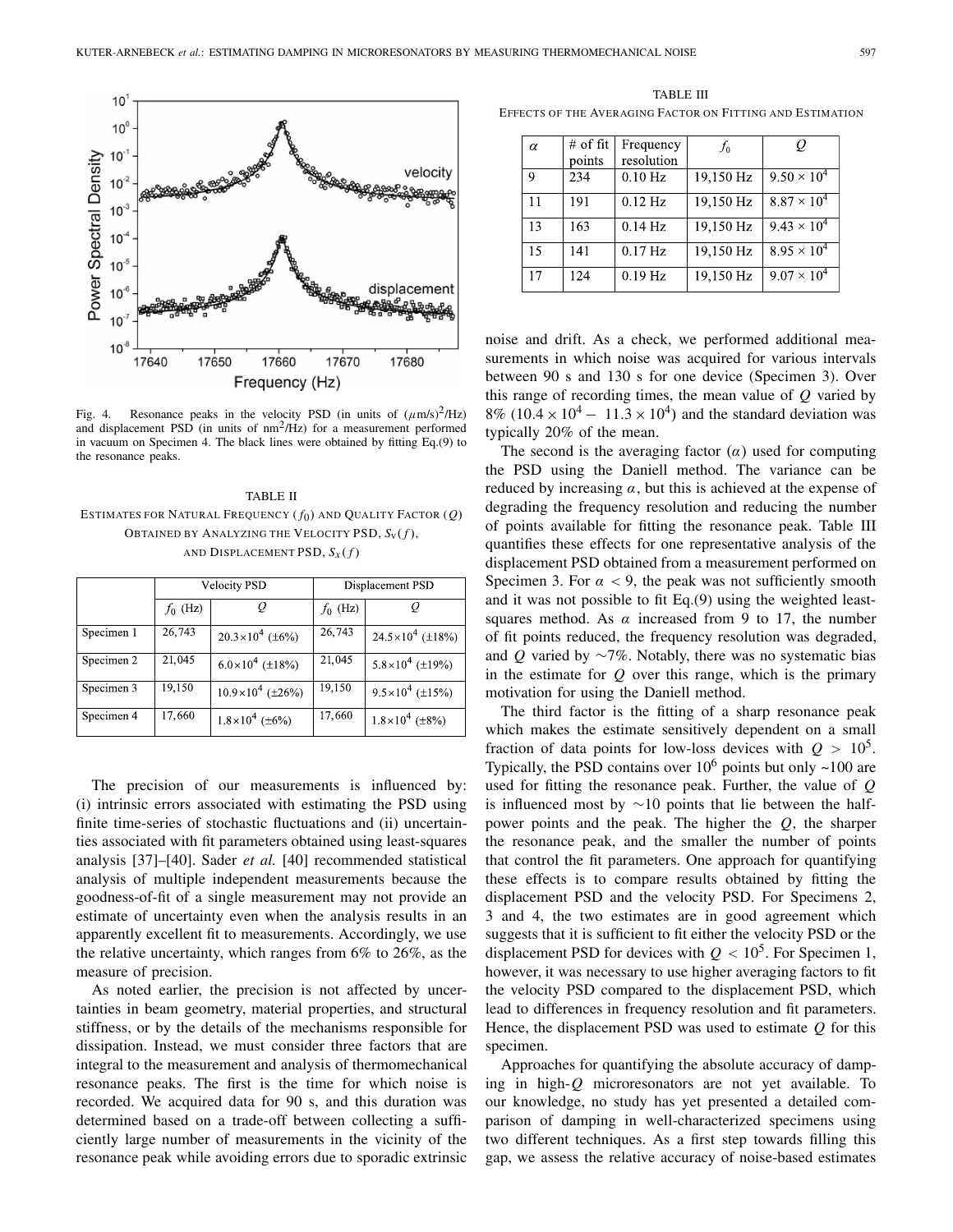(Table II) by comparison with values of the log decrement obtained using the standard technique of free decay (Table I). A close comparison of the two sets of measurements is possible because the same well-characterized devices, apparatus (precision-machined clamps, vacuum chamber, and vibration isolation systems), and instrumentation (LDV) were used for measuring free decay and noise. Thermomechanical noise overestimates free decay by 27% for Specimen 1 and 7% for Specimen 2, and underestimates by 18% for Specimen 3 and 25% for Specimen 4. Variations in experimental conditions (for example, attaching the specimens to the clamps) can contribute to these differences. Measurements over a larger set of materials, structures, frequencies and quality factors are required to establish whether there are any fundamental limits to the accuracy of noise-based estimates of damping.

# VI. CONCLUSION

In this paper, we focused on a technique for estimating damping in microresonators by measuring thermomechanical noise using laser Doppler vibrometry. Commercial LDVs cannot yet characterize in-plane modes or bulk modes; hence, the technique is currently limited to out-of-plane modes of microresonators. The measurement does not require the use of an actuator, and damping can be estimated without using values for beam dimensions, material properties, or structural stiffness. The various factors involved in recording thermomechanical noise, computing the power spectral density, and fitting the resonance peak were discussed in detail. A notable feature of our approach is the use of a direct method for computing the power spectral density, thereby avoiding any estimation bias resulting from segmenting the data in the time domain. The implementation of the protocol was demonstrated by characterizing damping at room temperature and low pressure in a set of four silicon-based microcantilevers with natural frequencies ranging from 17.6 to 26.7 kHz and quality factors ranging from  $2 \times 10^4$  to  $2 \times 10^5$ .

Our results can be combined with earlier studies to compare the relative merits and limitations of *free decay*, *harmonic excitation*, and *thermomechanical noise* for measuring damping at the natural frequency. In the free decay technique, damping is estimated by fitting the envelope of decaying oscillations to obtain the logarithmic decrement. The number of fit points scales as the quality factor which makes free decay the technique of choice for precision measurements of damping in low-loss devices with  $Q > 10<sup>3</sup>$ . Free decay is widely used for fundamental studies of damping and internal friction (see, for example, [2], [3], [26], [27]). The main limitations are the need for an actuator to initiate measurement and a loss of precision for highly damped devices [43]. Both limitations can be overcome by using thermomechanical noise to estimate damping over a wide range  $(1 < Q < 10^6)$ . In general, however, noise-based estimates are less precise than free decay due to uncertainties caused by: (i) the estimation of the power spectral density of thermomechanical noise from finite time series of stochastic fluctuations and (ii) fitting a resonance peak to determine the quality factor. For  $Q > 10^5$ , the fit is sensitive to measurement errors in a small set of data points (usually less than 10) that lie between the resonance peak and the

half-power points. For  $Q < 10$ , the challenge is to identify a shallow and broad peak, and fit it with a function that accounts for the frequency dependence of viscous damping [44].

Harmonic excitation has three major limitations. First, an external actuator is required to apply a harmonic force of constant amplitude over the full spectrum of measurement. Second, the device can be driven into the nonlinear regime due to interactions with the actuator [1] and large displacements at resonance for high-*Q* devices [45]. Finally, as in the case of thermomechanical noise, errors are incurred when sharp resonance peaks are fit to determine the quality factor of lowloss devices. For all these reasons, harmonic excitation is usually not preferred for precision measurements and fundamental studies of damping and internal friction in high-*Q* devices.

#### ACKNOWLEDGMENT

The authors would like to thank G. Sosale, P. Grutter, J. Sader, and A. Parameswaran for valuable suggestions and discussions. The devices were fabricated at the NanoTools Microfabrication Facility at McGill University.

#### **REFERENCES**

- [1] S. D. Senturia, *Microsystem Design*. Boston, MA, USA: Kluwer, 2001.
- [2] G. Harry, T. P. Bodiya, and R. DeSalvo, *Optical Coatings and Thermal Noise in Precision Measurement*. Cambridge, U.K.: Cambridge Univ. Press, 2012.
- [3] A. S. Nowick and B. S. Berry, *Anelastic Relaxation in Crystalline Solids*. New York, NY, USA: Academic, 1972.
- [4] E. J. Graesser and C. R. Wong, "The relationship between traditional damping measures for materials with high damping capacity: A review," in *M3D: Mechanics and Mechanisms of Material Damping*, vol. 1169, V. K. Kinra and A. Wolfenden, Eds. Philadelphia, PA, USA: ASTM, 1992, pp. 316–343.
- [5] H. B. Callen and T. A. Welton, "Irreversibility and generalized noise," *Phys. Rev.*, vol. 83, no. 1, pp. 34–40, 1951.
- [6] H. B. Callen and R. F. Greene, "On a theorem of irreversible thermodynamics," *Phys. Rev.*, vol. 86, no. 5, pp. 702–710, 1952.
- [7] P. R. Saulson, "Thermal noise in mechanical experiments," *Phys. Rev. D*, vol. 42, no. 8, pp. 2437–2445, 1990.
- [8] Y. Levin, "Internal thermal noise in the LIGO test masses: A direct approach," *Phys. Rev. D*, vol. 57, no. 2, pp. 659–663, 1998.
- [9] T. B. Gabrielson, "Mechanical-thermal noise in micromachined acoustic and vibration sensors," *IEEE Trans. Electron. Devices*, vol. 40, no. 5, pp. 903–909, May 1993.
- [10] M. Kajima, N. Kusumi, S. Moriwaki, and N. Mio, "Wideband measurement of mechanical thermal noise using a laser interferometer," *Phys. Lett. A*, vol. 264, no. 4, pp. 251–256, 1999.
- [11] P. Paolino and L. Bellon, "Frequency dependence of viscous and viscoelastic dissipation in coated microcantilevers from noise measurement," *Nanotechnology*, vol. 20, no. 40, pp. 405705-1–405705-8, 2009.
- [12] E. Serra, A. Borrielli, F. S. Cataliotti, F. Marin, F. Marino, A. Pontin, *et al.*, "Ultralow-dissipation micro-oscillator for quantum optomechanics," *Phys. Rev. A*, vol. 86, no. 5, pp. 051801R-1–051801R-5, 2012.
- [13] D. Rugar and P. Grutter, "Mechanical parametric amplification and thermomechanical noise squeezing," *Phys. Rev. Lett.*, vol. 67, no. 6, pp. 699–702, 1991.
- [14] O. Pfeiffer, C. Loppacher, C. Wattinger, M. Bammerlin, U. Gysin, M. Guggisberg, *et al.*, "Using higher flexural modes in non-contact force microscopy," *Appl. Surf. Sci.*, vol. 157, no. 4, pp. 337–342, 2000.
- [15] M. V. Salapaka, H. S. Bergh, J. Lai, A. Majumdar, and E. McFarland, "Multi-mode noise analysis of cantilevers for scanning probe microscopy," *J. Appl. Phys.*, vol. 81, no. 6, pp. 2480–2487, 1997.
- [16] A. K. Kar and M. A. George, "Improved detection of thermally induced higher resonance modes and harmonics of a microcantilever," *J. Appl. Phys.*, vol. 94, no. 7, pp. 4626–4631, 2003.
- [17] G. A. Matei, E. J. Thoreson, J. R. Pratt, D. B. Newell, and N. A. Burnham, "Precision and accuracy of thermal calibration of atomic force microscopy cantilevers," *Rev. Sci. Instrum.*, vol. 77, no. 8, pp. 083703-1–083703-6, 2006.